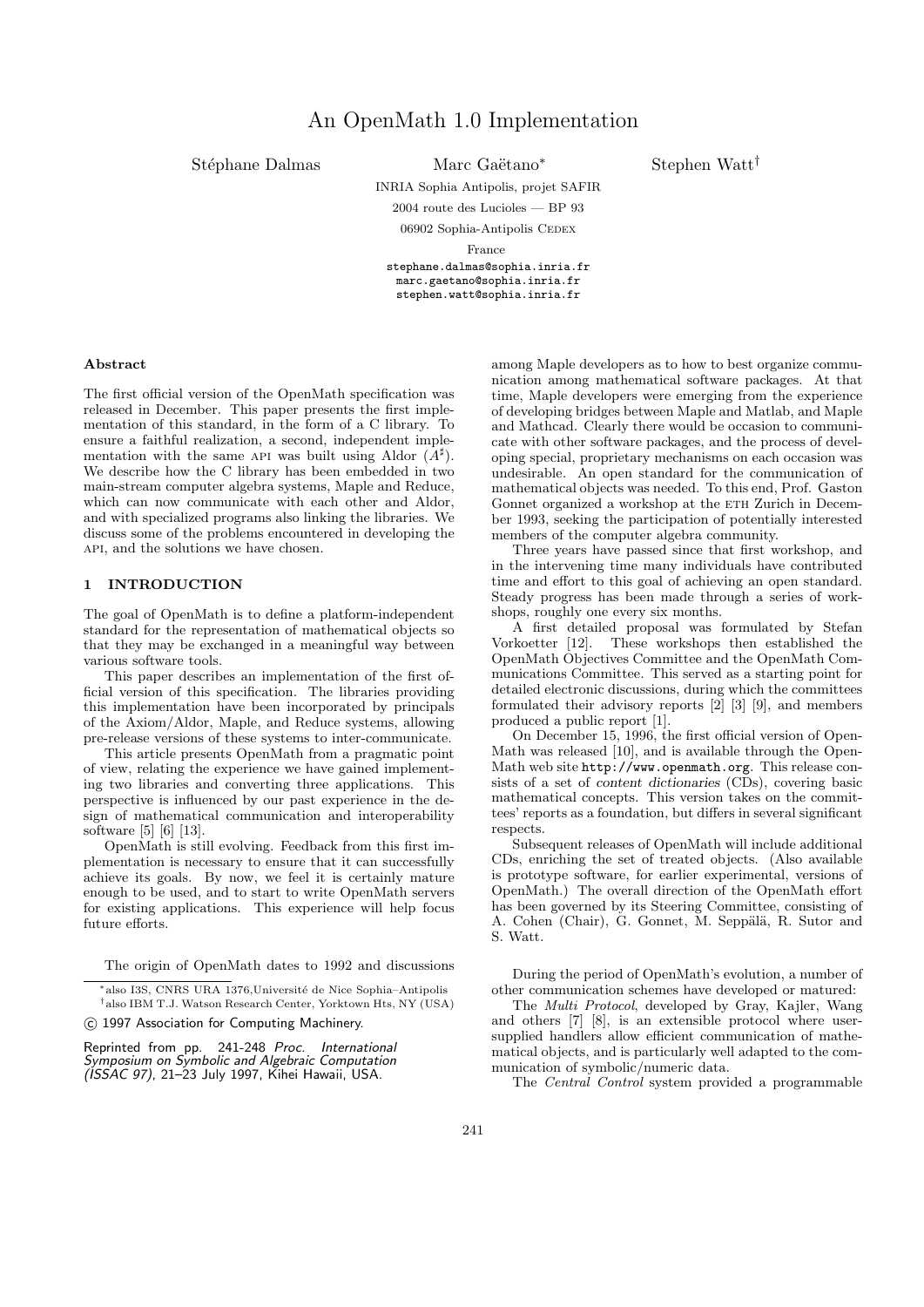hub geared towards complex interactions between mathematical processes. Users provided interface classes describing the services of mathematical packages [5]. This was based on a simple underlying mathematical data communication scheme, ASAP [6].

The MathLink protocol has been used by Wolfram Research for user-interfaces and other programs to communicate with Mathematica computation servers[14]. Its use, however, requires proprietary software. Similarly *Maple* and Axiom have made use of proprietary protocols for communication between the mathematical engine and user interface processes.

The MathBus interchange format, developed by Zippel and others [15], is an interesting recent initiative focusing on a small, low-level core of structures into which representations used by a wide variety of languages can be mapped.

The HTML Math Working Group has as its mandate to define a format for representing mathematical formulae in HTML [11].

Each of these efforts is somewhat related to OpenMath, but are largely orthogonal to OpenMath's key issue: How to convey specific mathematical objects and commands between algebra systems so that their meanings are preserved. To a first approximation, the low-level interchange mechanisms (ASAP, Mathlink, MathBus) do not concern themselves with high-level mathematical meaning. The interfaces oriented toward programming (Central Control, MP, Math-Bus), do not concern themselves with what, specifically, is transmitted. The work in HTML Math is primarily oriented toward rendering.

Because of this orthogonality, many of the participants in the works cited above are also are engaged in the Open-Math definition. For example, the HTML Working Group has about a 20% overlap with OpenMath, and is seriously considering using OpenMath annotations to convey mathematical meaning in those cases where it is desired.

This article is organized as follows: In section 1 we have presented the history of OpenMath and its relation to other work. Section 2 describes the salient technical aspects of the first release of OpenMath, including "content dictionaries", "phrase books", and "encodings". Section 3 presents our C-language applications programming interface (api) for building and communicating OpenMath objects. Section 4 provides a somewhat detailed example of how our library has been incorporated into the Maple computer algebra system. Section 5 describes an Aldor library realizing the same api and inter-operable with the C library. The article closes with some general conclusions and acknowledgements.

# 2 OPENMATH

The goal of OpenMath is to define a standard way of representing mathematical objects so that they can be exchanged between various software tools. Examples of such tools are general purpose or specialized computer algebra systems, document preparation systems, Web browsers displaying formula, equation editors, databases containing mathematical information and so on. The exchange can take place through various media such as regular files, electronic mail, cut and paste and other interprocess communication means.

The motivation for defining OpenMath is well understood. A real need exists: people would like to write programs (for example, numerical programs, for efficiency rea-



Figure 1: The OpenMath Architecture

sons) that can be run from computer algebra systems, use specialized programs (usually not available as servers) from their favorite general purpose system or use symbolic computation facilities (or some other existing mathematically oriented program) from their own applications.

The user would like to be able to exchange examples or results via e-mail or try the same problem, copied from a Web page, in Axiom, Maple or Mathematica. A common semantically rich format to represent mathematical objects in texts would allow powerful search engines to be built to explore databases of mathematical articles.

#### 2.1 Representing mathematical objects

We distinguish three layers of representations for a mathematical object. The first is a private (internal) representation to a given program. The second is its representation as an OpenMath object. The third is a representation of the corresponding OpenMath object as a byte stream that is used as the external form (the low-level form that is actually exchanged). The hierarchy of these layers corresponds to the way OpenMath is normally integrated into an application. The application uses its internal representation for an object. This can be converted to an OpenMath object, and then saved or transmitted as a byte stream.

The correspondence between an object in an application (in its application-dependent representation) and an Open-Math object is done via a phrase book. A phrase book is a piece of software that performs the translations. How to establish the correspondence is described in content dictionaries. A content dictionary maps the semantic level to the OpenMath level and describes which mathematical object the corresponding OpenMath object denotes. This overall organization is pictured in Figure 2.

The OpenMath object can be considered abstract: An application does not need to construct OpenMath objects. It could, for example, simply output encodings that are pre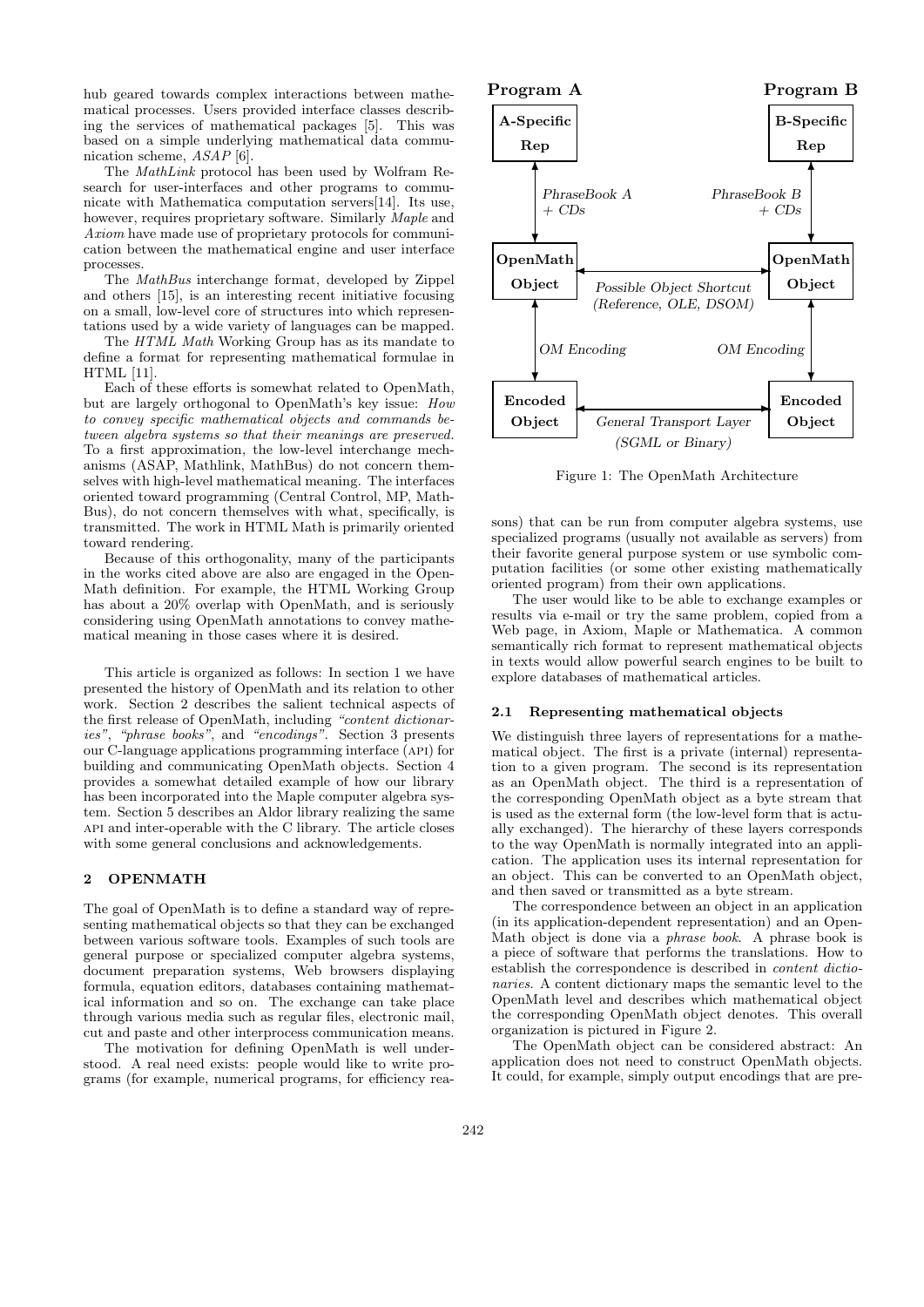defined implementations of such objects. An intermediate "data-structure" level can also be considered. This level would describe an implementation of OpenMath objects inside an application.

## 2.2 OpenMath objects

An OpenMath object can be viewed as a term or a tree. The leaves are the basic and atomic objects: integers (signed, of unbounded length), floating-point numbers, symbols and strings. Although one might argue that floating-point numbers are not true mathematical objects, their use in mathematical applications is often necessary, and OpenMath also aims to be useful for numerical applications. Two additional classes of basic objects are supported by the prototype: variables and byte arrays (used to exchange arbitrary binary data).

For strings and floating-point numbers, there are some implementation choices to be made regarding the character set and the formats supported. Strings contain Unicode characters. Floating-point numbers can be both single and double precision and follow IEEE formats.

Symbols are at the heart of OpenMath. Each symbol has a name and is a member of a content dictionary. Each symbol has a prescribed, defined meaning. This meaning is given (informally) in its home content dictionary.

The nodes of the trees representing OpenMath objects are made of applications (and Error objects, in our prototype). An application is made of a function (an OpenMath object) and a sequence of arguments (other OpenMath objects). Errors are made of a symbol and a sequence of arguments (arbitrary OpenMath expressions).

Any OpenMath object may be attributed with a sequence of pairs, each pair consisting of an attribute name (a symbol) and an attached value (an OpenMath object).

### 2.3 Content dictionaries

A content dictionary defines a set of related concepts and operations as a set of symbols. It can also define one or more representation for some objects (such as multivariate polynomials).

Content dictionaries are written in a specific syntax and can be viewed as  $SGML$  documents (a  $DTD$  is available). It is possible to translate this form to OpenMath, making a content dictionary an OpenMath object. We have written a program (cd2om) that performs this translation as part of our prototype. The structure of a content dictionary is specified by a special content dictionary, called Meta.

Some information is attached to the symbols in a dictionary. There is a Description element, giving, in words, the meaning of the symbol. A FunctorClass element gives properties, such as the arity, for use by other programs. A Signature element is used to give the type of the arguments and the result (for functions), using a little type language. Further information on the entries of a dictionary can be found in the Meta dictionary itself. As a first example, here is how the boolean value true is defined in the Basic dictionary:

```
<CDDefinition>
  <Name> true </Name>
   <Description>
  The boolean value true
  </Description>
   <FunctorClass> Constant </FunctorClass>
</CDDefinition>
```
This is the definition of the multiplication operator in the same dictionary:

```
<CDDefinition>
```

```
<Name> * </Name>
 <Description> The multiplication operator of any
    commutative ring </Description>
 <FunctorClass> Binary, Operator </FunctorClass>
 <CDAttributes> Associative, Commutative
 </CDAttributes>
 <Signature> (complex complex) -> complex
 </Signature>
 <Signature> (real real) -> real
 </Signature>
 <Signature> (rational rational) -> rational
 </Signature>
 <Signature> (integer integer) -> integer
 </Signature>
 <Signature> (symbolic symbolic) -> symbolic
  </Signature>
 <CMP> a*b=b*a, commutativity </CMP>
 <CMP> a*(b*c)=(a*b)*c, associativity </CMP>
 <CMP> a*1=1*a=a, identity </CMP>
 <CMP> a*0=0*a=0 </CMP>
</CDDefinition>
```
The CMP element contains a "commented mathematical property" (in the form of an equation or formula and an associated description).

Apart from Basic, two other dictionaries have been written, one for handling multivariate polynomials, Poly, and one for linear algebra. The dictionary for polynomials is quite different from Basic. Although it basically defines a set of concepts related to polynomials (such as degree, factorization, resultant. . . ), there are two noticeable points: a certain emphasis on representation issues (including structural constraints on some OpenMath objects) and an attempt to specify some computational behaviour for OpenMath applications that handle (part of) this dictionary.

One of the interests of OpenMath is to enable the use of specialized servers. It is important to promote the writing of OpenMath-compliant servers by placing as few constraints as possible on the programmers of these packages. The Poly dictionary has been designed with the idea that it could be simple to use for a server dealing only with polynomial computations. Hence we have defined a particular representation for polynomials (distributed with dense monomials). This representation is rather abstract as it does not introduce names for variables. It explicitly contains the polynomial ring as the set of the coefficients and the number of variables. In our experience, this information is necessary for many specialized servers.

It is not always easy to express constraints on the structure of OpenMath objects made from the symbols of a dictionary. One of the main reasons is that a symbol such as gcd is meant to denote the GCD of a set of polynomials, no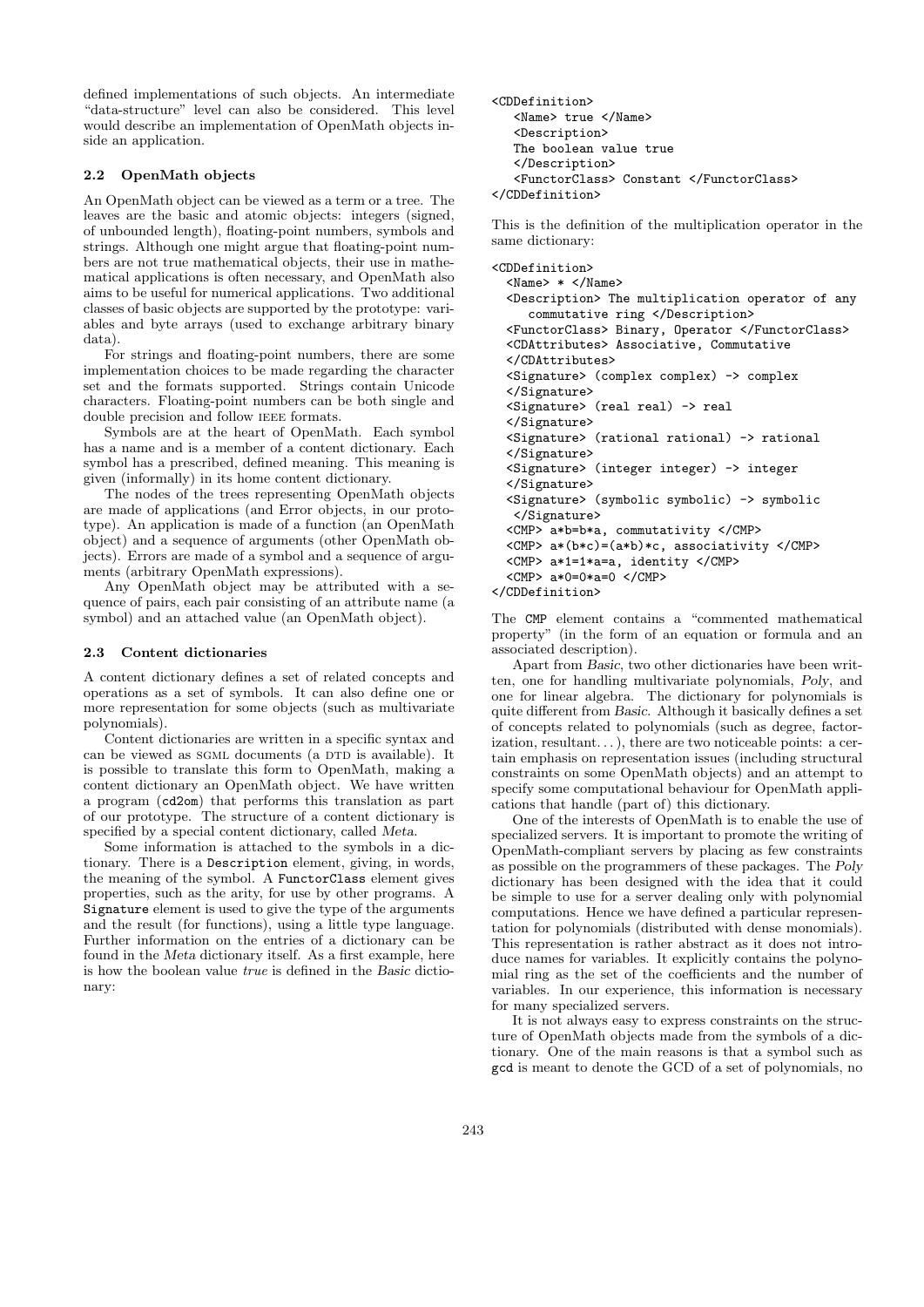matter how the polynomials are represented. Such a function should thus accept both "symbolic" arguments (a list of symbolic objects meant to be polynomials) and the polynomials in the specific representation defined in Poly. Another solution would be to have one gcd for one (or several) particular representation and another gcd to express the general notion of polynomial GCD. The solution we have chosen is, however, more in the spirit of Basic and the opinions expressed during OpenMath meetings.

One question we have not answered is whether it should be possible to have "symbolic" objects inside certain constructors (e.g. a power which is not an OpenMath integer as an argument of a monomial constructor, or a symbolic ring (a variable) as an argument of the constructor for polynomials). We explicitly forbid this in the first version of Poly.

### 2.4 Specifying the meaning of the symbols and the behavior of OpenMath applications

The purpose of OpenMath is to define representations for mathematical objects. It is not intended to be used to completely specify the behavior of applications using mathematical objects. In fact, it would be beside the point to exactly specify the behaviour of any OpenMath, for at least two reasons:

- an OpenMath object is intended to represent a mathematical object and thus the same OpenMath object could be sent to many applications, e.g. a typesetter, and a symbolic computation system,
- even when dealing with programs that compute, exact specifications could be impractical or too constraining for a given system to become OpenMath compliant.

On the other hand, one of the goals of OpenMath is that a program needing to perform a mathematical operation should be able to dispatch the request to one of several systems. For example, to factor an integer a program could use Maple, Axiom or Pari to do the job. This is possible only if all severs computing integer factorizations answer in a similar way. We should therefore not hesitate to specify what OpenMath applications (the computing ones) should return as results. Compliance in this sense is simple enough, and is obviously very useful. This kind of specification can be made with a dictionary using particular symbols to encapsulate the results. An example would be a symbol factored to express the result of a factorization or GroebnerBasis to describe the result of a Gröbner basis computation.

Concretely, a general compliance rule for the Poly CD can be stated as: for an OpenMath application to recognize this dictionary, it must implement some of the operations to provide results using Poly constructors.

This means that if the OpenMath version of a computer algebra system claims to implement polynomial factorization, another application can send it an OpenMath object as described in the comment associated to the factor symbol and the result will be return as defined, i.e. as the factored symbol application whose arguments are described in the corresponding entry of the dictionary.

### 3 A C INTERFACE

We have designed a first c Application Programming Interface (API) for OpenMath and implemented it as a library.

At present the library has been tested only on Unix-based machines, even though an earlier version has been deployed on Mircosoft Windows.

The current api can be partitioned in three parts: The first part deals with OpenMath objects, content dictionaries and devices (described below). The second part contains a set of functions to create various kind of devices. The third part contains functions to implement interprocess communication.

The first part can be further divided: There is a first set of functions to deal with symbols and content dictionaries. A second set deals with abstract devices, from which OpenMath objects are read and written. The operations on devices are such that they may be realized with files, sockets or shared objects. A third set of operations build OpenMath expressions in devices, and read OpenMath expressions from devices.

These three sets could be complemented with a fourth for manipulating OpenMath objects directly in an application. However, it is not clear at present that there is a real need for this set.

The current devices are composed as two-layered objects. The top layer is for encoding and the bottom layer is for I/O. This I/O layer abstracts the manner in which data corresponding to encodings are read and written. The encoding layer uses the facilities provided by the I/O layer for low-level input and output.

In the current library, a device provides access to the two structures corresponding to its two layers, allowing the programmer to develop new I/O possibilities and new encodings. This last possibility is clearly temporary, to support easy experimentation.

#### 3.1 Building OpenMath objects

The most important function of an OpenMath library is to provide operations to build OpenMath objects. Our api implements a model similar to that of MathLink [14] or asap [6], where expressions are built inside a device. We give an example showing how to output (build) the expression x + y. First, we would obtain the + as a symbol from the Basic dictionary. There are several ways to do this. The simplest is to define the content dictionary and construct the symbol in it:

```
OMCD_t *Basic;
OMsymbol_t *plus;
Basic = OMgetCD("Basic");
plus = OMmakeSymbol(Basic, "+");
```
Then the expression can be "built" in the device dev by the following sequence of operations:

```
OMbeginObject(dev);
OMputApp(dev);
  OMputSymbol(dev, plus);
  OMputVar(dev, "x");
  OMputVar(dev, "y");
OMputEndApp(dev);
OMendObject(dev);
```
Unlike ASAP and MathLink, the api implements a bracketed model for compound expressions: One starts with a "begin" call. Then the subexpressions are given (in the case of an application the first argument is the function). Finally, an "end" call closes the construct. The building of a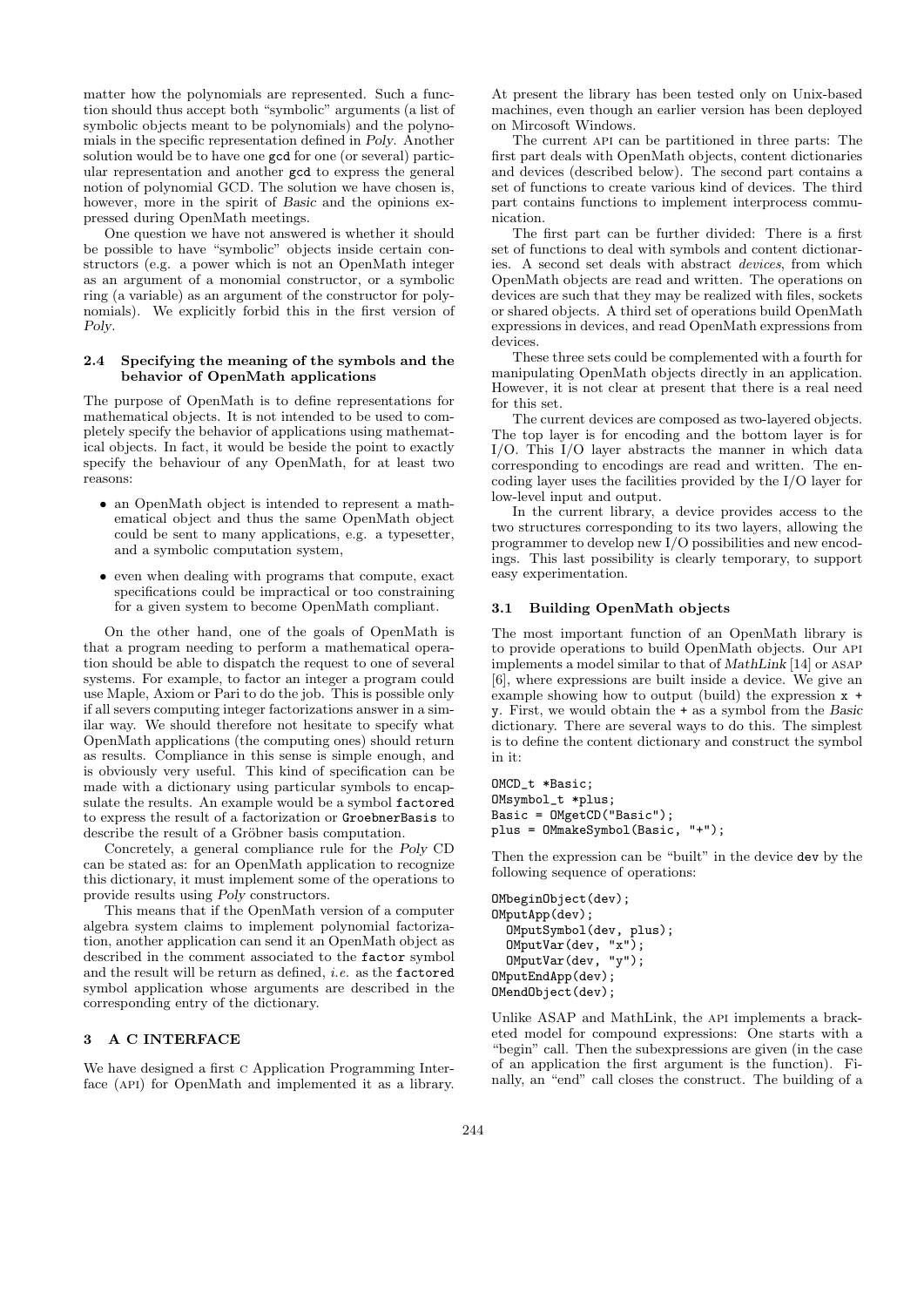compound object in a device always begins with a call to OMbeginObject and ends with a call to OMendObject.

## 3.2 Building devices

Devices are built with the OMmakeDevice. This function's first argument specifies an encoding by a symbolic constant, and the second argument is a pointer to an **OMIOstruct\_t** object. These objects are normally produced by other functions of the API. For example, to create a device that reads from the standard input on uses:

#### dev = OMmakeDevice(OM\_ENCOD\_SGML, OMIOFile(stdin));

The OMIOFile function is used to create the I/O structure that reads from stdin.

Two different encodings are available. The first, OM ENCOD SGML, is a sgml-like encoding that uses only "printable" ASCII characters. It is human-readable, editable and suitable for transmission via e-mail and can be included in documents. OM ENCOD BIN is the "binary" encoding, which is more compact (about 65%) and faster to encode and decode. It is therefore the encoding of choice for interprocess communication. Note that there was no real effort to produce an encoding as compact as possible. Using general-purpose compression algorithms on binary encoded objects can reduce the size of the message by a factor of three. For compact transmission, one would compose the I/O layer with a compression layer and retain the advantages of straightforward code.

The library provides several functions to construct I/O structures, such as OMIOFiles, to use FILE objects from the standard C library, or **OMIOfd** to use UNIX file descriptors. The OMIOstringIn and OMIOstringOut functions can be used to make devices that input and output to strings, and can be useful, for example, to implement cut-and-paste. It is possible to build an "internal device" to keep the object in memory (shared memory).

#### 3.3 Interprocess communication

The communication layer is built on the device layer, and uses connections as its basic abstraction. A connection is a set of devices that can be used to send and receive Open-Math objects.

Connections are described by the OMconn\_t type, An OMconn t is a structure with two user-accessible fields in and out. in is a pointer to a device to be used for input. out is pointer to a device to be used for output.

The I/O structure in a device provides all the necessary interface functionality to use a broad range of transmission or communication means (e.g. distributed object protocols). The current library directly provides some facilities based on TCP for handling connection-oriented communication.

The TCP-based functions allow binding and connections at particular ip addresses (to implement or connect to servers running at some specified addresses) as well as a way to start a given server (establishing the connection). The c prototypes for these functions are

OMstatus\_t OMlaunch (OMconn\_t \*con, char \*mach, char \*cmd);

OMstatus t OMlaunchEnv (OMconn t \*con, char \*mach, char \*cmd, char \*env);

OMstatus\_t OMserveClient (OMconn\_t \*conn);

where mach is a machine name, cmd is a command to run the server and env is an environment (a sequence of environment variables with their values). OMserveClient is the function that has to be called in the server (when it is launched by its client) to establish this side of the connection.

These functions use the remote shell (rsh) mechanism to run the commands. The addresses are chosen dynamically and passed via environment variables to the remote processes.

For applications that run on the same (UNIX) machine, a more efficient interprocess mechanism can be used (unix domain sockets). OMlaunch and OMlaunchEnv transparently do this if the remote machine is localhost.

## 3.4 Peculiarities of interprocess communication

It has been recognized in the OpenMath meetings that a broad range of problems arise from general multiprocess configurations. For concreteness, the initial attention has focussed on the case where two processes exchange data.

Going from a simple model (where objects are read from and written to persistent storage) to real interprocess communication, can introduce several technical problems with protocols, negotiations and urgent messages. Although this can be legitimately considered as outside the scope of the OpenMath definition, we need to cope with this in an Open-Math implementation. Otherwise, the specification may be useless for certain classes of applications and some users may be forsed to implement ad-hoc solutions, rendering interoperability very difficult.

When two processes use the same internal format for machine integers or floating-point numbers, it is natural to want the ability to use that format, i.e. to negotiate the whole encoding or part of the encoding.

Especially for interactive applications, such as a graphical interface talking with a computation engine using Open-Math, it is necessary to support the possibility of interrupting a computation or, more generally, to support out-ofband messages (urgent messages that are not part of the normal communication, usually occurring asynchronously). An example where this kind of facility could be useful would be a message sent during a calculation to query how much processor time had been used.

One difficult point is the handling of interrupts which occur while a response is being generated, especially when the response is large or sent as it is being computed. In this case, it is necessary that the sender be able to abort the transmission of an object (because the receiver cannot wait until it is finished). A special "premature end of object" tag can be sent to this effect. To overcome the problem of a large item, it is sufficient to internally "chop" data into large blocks.

There is no real problem for handling negotiations. It can be done transparently (from a user point of view) in the functions that set up the connections.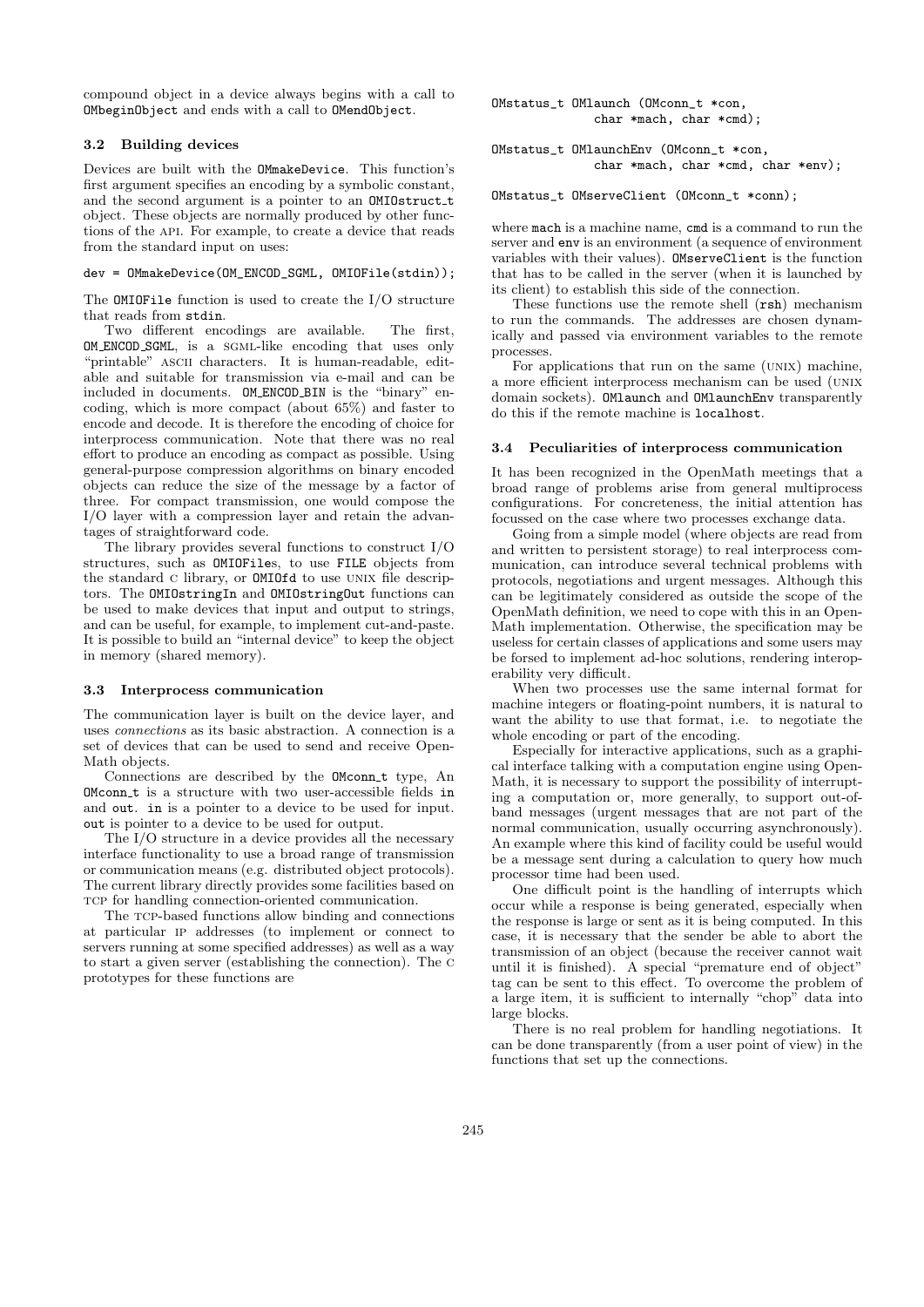Handling interruptions and out-of-band data is more problematic and system-dependent. Depending on the way the application is organized and the operating systems the two processes are running on, various methods can be used for interruptions, including explicit polling on some conditions and handling an asynchronous event such as a signal either explicitly sent or received as the result of setting an urgent condition on some object (such as a socket descriptor).

To avoid resorting to the lowest common denominator (and encouraging incompatible ad-hoc solutions), the features that are needed can be specified in OMmakeConn and checked by the functions that can perform the connection. If the connection cannot be made with the required feature, it will fail. This is the reason why creating a connection is separate from establishing the connection.

## 4 OPENMATH AND MAPLE

Our c library has been linked with a development version of Maple provided by Waterloo Maple Incorporated. In this OpenMath version of Maple, all the functions in the c library can be accessed through Maple procedures. On top of that, we have written some Maple code to implement the phrase book (translations between OpenMath objects and Maple objects) and some useful functions (such as functions that read/write OpenMath objects to files).

This version can communicate with (and run) OpenMath applications. For example, it can compute a Gröbner basis through the Aldor server (see 5.2). Here is the (somewhat simplified) source code for the animGrobner procedure that uses the Gröbner server:

# For visual feedback, run the server in an "xterm" ANIMSERVER :=

"xterm -e /u/kama/safir/gaetano/ALDOR/ANIM/anim1";

```
animGrobner := proc(display, machine, l)
 local l, display, conn;
 global ANIMSERVER, keepPolyVarName;
 conn : = 0MmakeConn(5000):if not
    OMlaunchEnv(conn, machine, ANIMSERVER,
                "DISPLAY=" . display) then
   ERROR("cannot connect to server");
 fi;
 # Now the connection is established and
  # we can send the polynomials as a list
 OMwrite(OMconnOut(conn), Maple2DMPList(l));
 # to avoid renaming the variables
 keepPolyVarName := true;
  # convert the result of the animation program
  # back to Maple.
 RETURN (OM2Maple(OMread(OMconnIn(conn))));
end:
```
This version of Maple can also be called by another application and can thus be used as an OpenMath Maple server. This feature was implemented at the Maple level by reading a startup file which calls the OMserveClient function and OMserve in a loop. This last function can be defined as:

```
OMserve := proc(conn)
  local req, res;
  req := OMread(OMconnIn(conn));
  res := Maple2OM(OM2Maple(req));
  OMwrite(OMconnOut(conn), res);
end:
```
Here are a few numbers that give an idea of the effort involved in making Maple an OpenMath application. The basic interface to the c library and Maple functions that read/write OpenMath objects are 300 lines of Maple code. The functions that support the Maple phrase book are another 500 lines of Maple code (this includes support of both the Basic and Poly dictionaries). The most cumbersome part in implementing the phrase book was writing the code to check that expressions have the correct form, and the code to deal with errors.

## 4.1 A Maple phrase book

The Maple phrase book is implemented by two functions. Each function performs the translation in a top-down manner using a table. In many cases, the correspondence is trivial and the table records a simple mapping between Open-Math symbols and Maple symbols. The OMregisterSimple function is used to declare the mapping:

```
OMregisterSimple("Basic", "pi", Pi);
OMregisterSimple("Basic", "exp", exp);
```
When the mapping is more complicated the tables record functions that are called to translate OpenMath or Maple expressions. In the Basic dictionary, the integration and differentiation operators use a lambda abstraction to represent functions whereas Maple uses plain algebraic expressions. The translation for derivatives is declared as

```
OMregisterOM("Basic", "diff", OMdiffToMaple);
OMregisterMaple("diff", OMMapleToDiff);
OMregisterMaple("Diff", OMMapleToDiff);
```
where OMdiffToMaple and OMMapleToDiff are some suitable functions that receive the whole (untranslated) arguments of the corresponding operators.

Implementing the phrase book for Basic is essentially trivial. Implementing the phrase book for the Poly dictionary is a little bit more complicated due to the fact that Maple does not use a canonical representation for polynomials. In this case, specific functions have been written to explicitly convert Maple expressions to polynomials using the constructors defined in this dictionary. The inverse mapping is realized by attaching suitable functions to the constructors (such as DMP and DMPL).

## 5 OPENMATH AND ALDOR

From a long term perspective, apis for OpenMath should be developed for various programming languages. For many other languages, it will be sufficient to link the C library and provide cover functions. This will not always be possible, however, so it is important to verify that two independent implementations can interact properly.

A natural choice of another language for experimenting with OpenMath principles, was Aldor  $(A^{\sharp})$  — the Axiom extension language [13]. Aldor is a strongly typed language based on category and domain constructors. In this context,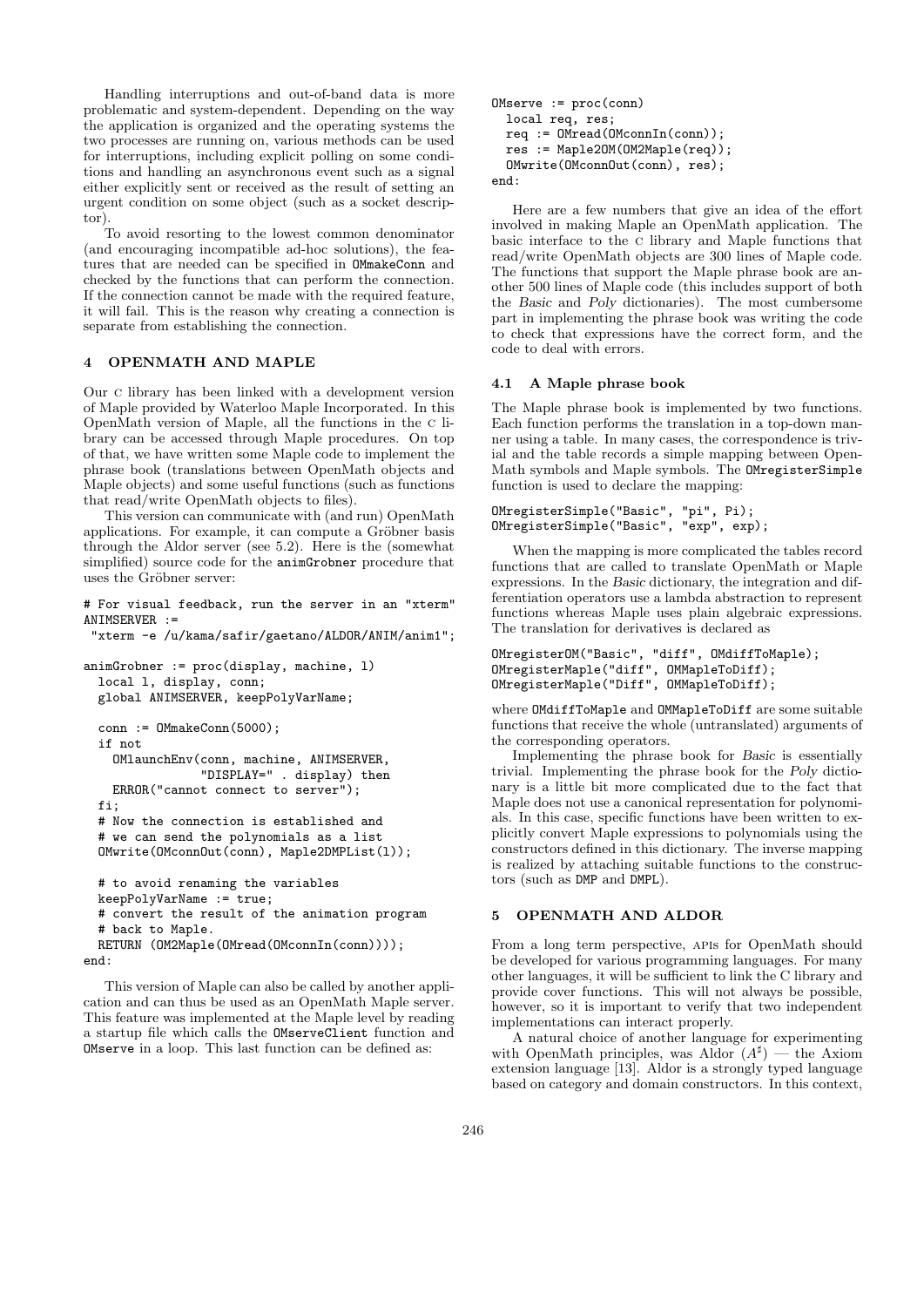every mathematical object has a unique type. This differs from systems such as Maple or Reduce, and trying to make these systems exchange mathematical objects is a typical example of what OpenMath aims to achieve. (We note that it would have been possible to use the C library directly from Aldor, but this would not have provided the verification we sought.)

A first Aldor api for OpenMath has been implemented as a set of domains and has been tested on unix machines. An Aldor server, based on this library performing animated Gröbner basis computation, has been developed and tested with Maple and Reduce.

## 5.1 The Aldor API

The Aldor library is based upon the same structure as the C library. The layered implementation of devices in the C api is made explicit in Aldor by using parameterized categories and domains. The I/O layer is abstracted by the OMioCat category which exports the minimal set of functions needed for reading/writing the data exchanged by OpenMath compliant applications. The encoding layer is abstracted by the category OMcodingCat, parameterized by a given I/O layer. It is then possible to combine any encoding (a domain of category OMcodingCat) with any I/O layer (a domain of category OMioCat).

A domain implementing the I/O layer must export basic functions for low-level input and output of characters:

```
define OMioCat: Category == with {
 CHAR ==> Character;
 OMS ==> OMstatus;
 flush: \% \rightarrow OMS;
 putchar: (Char, %) -> OMS;
 print: (Suring, %) -> OMS;getchar: % -> Union(stat: OMS, char:Char);
  lookahead: % -> Union(stat: OMS, char:Char);
}
```
As the current version of the Aldor compiler did not support any exception handling mechanism<sup>1</sup>, a function which writes to or reads from an I/O object must return an Union type to handle a possible failure. The OMstatus type expresses the relevant information:

```
OMstatus: BasicType with {<br>success: %;
  success: %;<br>syntax_error: %;
  syntax__error:
  system__error: %;
  unknown__error: %;
} = add {
  ....
}
```
Notice that an I/O error is different from an OpenMath error object, which is a possible answer returned by an OpenMath application. Similarly to the C api the Open-Math expressions are "built" inside the device using a bracketed model for compound expressions:

define OMcodingCat(IO: OMioCat): Category == with {  $OMS$  == $>$   $OMstatus$ :

```
integer: (IO, Integer) -> OMS;
  float: (IO. float) \rightarrow OMS:string: (IO, String) -> OMS;
  ...
  beginApply: IO -> OMS;
  endApply: I0 \rightarrow OMS;<br>beginAttrib: I0 \rightarrow OMS;
  beginAttrib:
  endAttrib: IO -> OMS;
  ...
  gettype: IO -> Union(stat: OMS, typ: OMtype);
  gettag: IO -> OMS;
  integer: IO -> Union(stat: OMS, int: Integer);
  float: IO -> Union(stat: OMS, flo: Float);
  string: IO -> Union(stat: OMS, str: String);
  ...
}
```
The functions exported by a domain, typed by the category OMcodingCat (i.e an encoding), input and output an OpenMath encoding directly on the I/O and may avoid representing OpenMath objects in memory. Nevertheless, the data-structure level has been implemented through the domain OMexpr, and OpenMath objects can be built and stored in an Aldor program. For now, two I/O-domains and two encoding-domains have been implemented. The OMfile and OMsocket domains respectively implements a file-based and a socket-based I/O layer. The OMbinary and OMsgml domains respectively implements a binary and a SGML-like encoding of OpenMath objects. Given an I/O-domain as parameter, the OMbinary (or OMsgml) domain constructor returns an OpenMath device. For example, the line

### import from OMsgml(OMsocket);

provides an Aldor program with all the functions to read and write OpenMath objects encoded in an SGML-like format on a socket-based device.

#### 5.2 An Aldor server

If the use of OpenMath becomes widespread, it is expected that a number of existing mathematical programs will be converted to OpenMath compliant servers so as to be broadly used by other programs. To experiment with the OpenMath Aldor library in this spirit, we converted an existing Aldor program to an OpenMath server. To understand an ab initio conversion, we selected a program not written by any of the authors of this article. This program animates the computation of a Gröbner basis of a set of polynomials over the rationals for a fixed ordering [4]. Given the phrase book to translate back and forth between a polynomial and the corresponding OpenMath object, the transformation is rather trivial and consists mainly in replacing standard input/output calls by those provided by the OpenMath library. The animation server understands objects from the Poly content dictionary, and can be used by either Maple, Reduce or another Aldor program.

<sup>&</sup>lt;sup>1</sup>Note in proof: Exceptions have been added in the interim, and are now in alpha test.